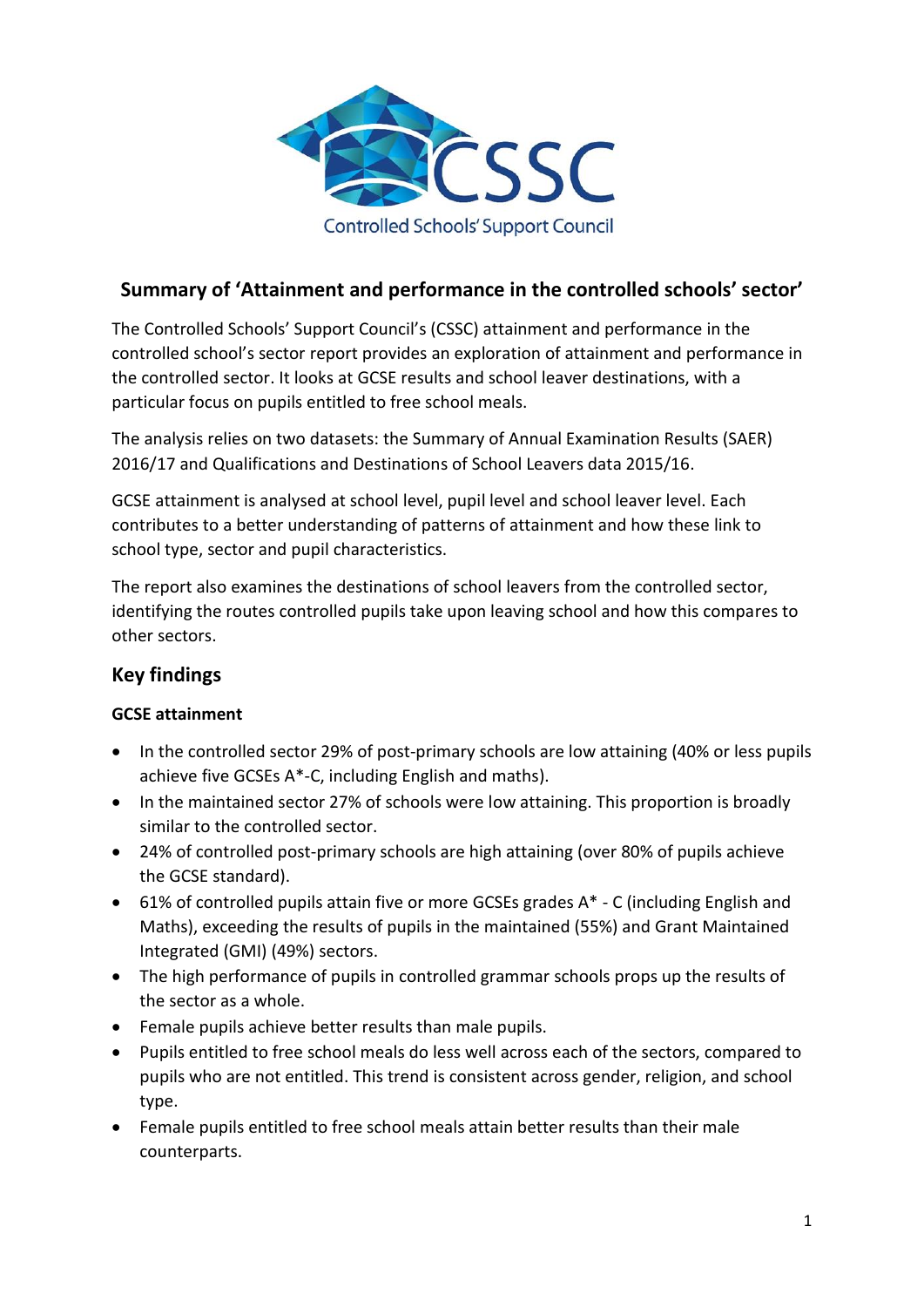- When all free school meal entitled boys in controlled schools are considered, 35% attain good GCSEs.
- This is three percentage points lower than the results of FSME boys in maintained schools (38%).
- When only the GCSE results of male FSME pupils attending secondary schools in the controlled sector are analysed, the proportion gaining five GCSEs grades A\*-C including English and Maths drops to 29%.
- In the school leavers' data, which also details GCSE results, within controlled schools the same proportion of Catholic and Protestant boys achieve the desired GCSE standard. However an analysis including free school meal entitlement and gender across all NI school leavers shows that Catholic boys attain better results than their Protestant counterparts.
- These results not only reiterate that pupils from disadvantaged backgrounds underachieve, but that there is a specific need to focus support on disadvantaged pupils from Protestant backgrounds.

#### **School leaver destinations**

- Grammar school pupils are more likely than secondary school pupils to continue their education in an institute of higher education.
- Pupils in controlled secondary schools are less likely to go onto higher education, when compared to the maintained and integrated sectors.
- More pupils in controlled secondary schools go on to further education and training than those in the maintained or GMI sectors (67% in controlled secondary schools, 54% maintained and 57% GMI).
- Within controlled schools:
	- o Catholic pupils are more likely than Protestant pupils to continue their study in higher or further education.
	- o double the number of Protestant pupils, compared to Catholic pupils, left school and entered employment.
	- o training was a more popular choice amongst Protestant than Catholic pupils.
	- o as the entire cohort of pupils, whether Catholic or Protestant, attend controlled schools the trends noted above indicate that the choices pupils make could be influenced by other factors, such as family or community values.
- Fewer pupils entitled to free school meals go on to study in higher education (13.5%). These pupils are more likely than those not entitled to free school meals (37%) to attend further education or training upon leaving school.

### **Main messages**

1. An education system should equip pupils with the skills they need to fulfil their potential. The successful achievement of qualifications which open the door to further study, employment and career opportunities are central to a school's role in preparing pupils for adult life.